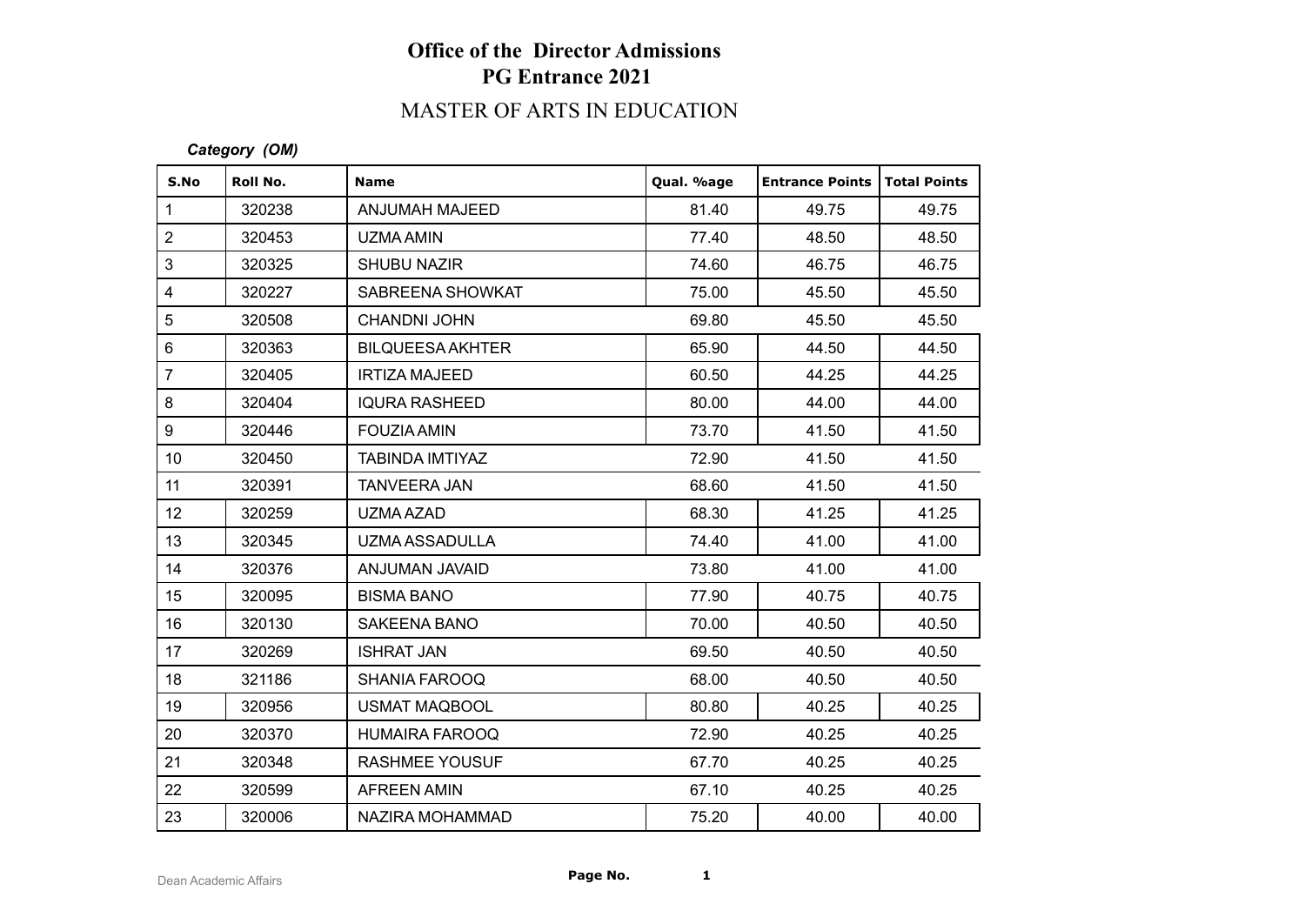# MASTER OF ARTS IN EDUCATION

#### *Category (OM)*

| S.No | Roll No. | <b>Name</b>              | Qual. %age | <b>Entrance Points</b> | <b>Total Points</b> |
|------|----------|--------------------------|------------|------------------------|---------------------|
| 24   | 320311   | ROOMEY JAN               | 66.40      | 40.00                  | 40.00               |
| 25   | 320754   | ADIL ALI DAR             | 53.22      | 40.00                  | 40.00               |
| 26   | 320452   | ZAHID AHMAD BHAT         | 76.40      | 39.75                  | 39.75               |
| 27   | 320002   | <b>HENA ZAINAB</b>       | 71.17      | 39.75                  | 39.75               |
| 28   | 320246   | <b>INSHU AKBAR</b>       | 61.30      | 39.75                  | 39.75               |
| 29   | 320872   | NIGHAT RASOOL            | 61.00      | 39.75                  | 39.75               |
| 30   | 320078   | <b>NAJAMUL IRSHAD</b>    | 74.00      | 39.50                  | 39.50               |
| 31   | 320187   | NAZRANA MAJEED           | 68.00      | 39.50                  | 39.50               |
| 32   | 320726   | <b>UZMA BASHIR</b>       | 67.61      | 39.50                  | 39.50               |
| 33   | 320403   | <b>RASIYA GANI</b>       | 61.88      | 39.50                  | 39.50               |
| 34   | 320524   | <b>SHUGUFATA PARVEEN</b> | 57.50      | 39.50                  | 39.50               |
| 35   | 320365   | <b>LAILA JAN</b>         | 78.00      | 39.25                  | 39.25               |
| 36   | 320265   | <b>SHEEBA NARGIS</b>     | 76.80      | 39.25                  | 39.25               |
| 37   | 320091   | <b>HENA MOHAMMAD</b>     | 73.40      | 39.25                  | 39.25               |
| 38   | 320655   | <b>FARHANA NISAR</b>     | 72.60      | 39.25                  | 39.25               |
| 39   | 320553   | <b>MEHAK GULZAR</b>      | 69.10      | 39.25                  | 39.25               |
| 40   | 320149   | ZUBAIR AHMAD WANI        | 65.00      | 39.25                  | 39.25               |
| 41   | 320742   | <b>QURAT UL AIN</b>      | 60.00      | 39.25                  | 39.25               |
| 42   | 320166   | <b>OWAIS GANI SHIEKH</b> | 78.90      | 39.00                  | 39.00               |
| 43   | 320307   | SUBREENA MUSHTAQ         | 70.20      | 39.00                  | 39.00               |
| 44   | 320313   | <b>SUMIRA NABI</b>       | 57.40      | 39.00                  | 39.00               |
| 45   | 320896   | <b>INSHA UL RAFIQ</b>    | 70.50      | 38.50                  | 38.50               |
| 46   | 320597   | <b>ISHRAT JAN</b>        | 65.15      | 38.50                  | 38.50               |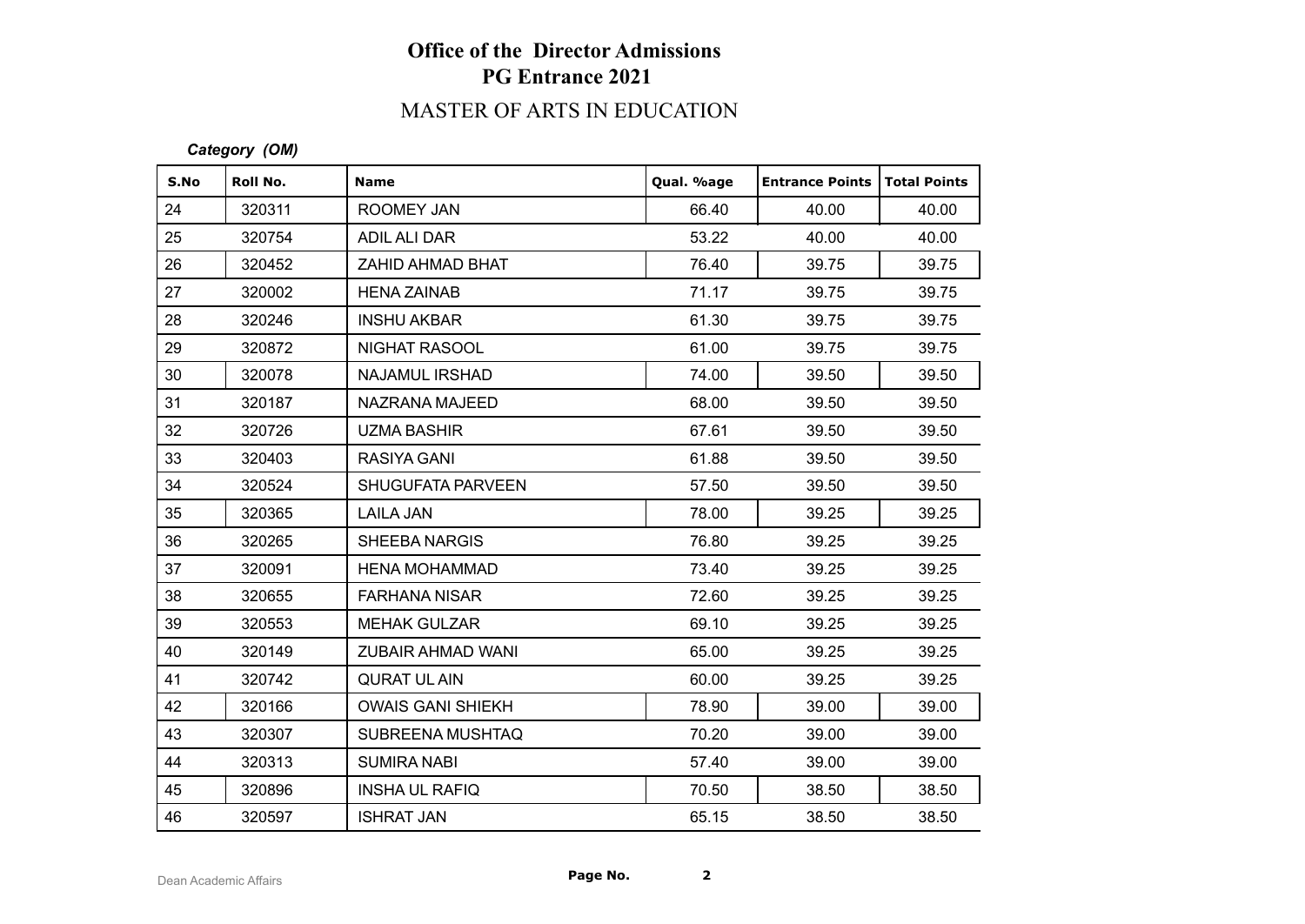### MASTER OF ARTS IN EDUCATION

*Category (OM)*

| S.No | Roll No. | <b>Name</b>     | Qual. %age | <b>Entrance Points   Total Points</b> |       |
|------|----------|-----------------|------------|---------------------------------------|-------|
| 47   | 320118   | OVAIS ALI KUMAR | 74.00      | 38.25                                 | 38.25 |

*Category (ST)*

| S.No | Roll No. | Name                  | Qual. %age | <b>Entrance Points   Total Points</b> |       |
|------|----------|-----------------------|------------|---------------------------------------|-------|
| 48   | 320882   | AJAZ AHMAD MIR        | 63.50      | 28.25                                 | 28.25 |
| 49   | 321005   | <b>MOHD HASSANAIN</b> | 65.20      | 27.00                                 | 27.00 |

*Category (RBA)*

| S.No | Roll No. | <b>Name</b>          | Qual. %age | Entrance Points | <b>Total Points</b> |
|------|----------|----------------------|------------|-----------------|---------------------|
| 50   | 320341   | <b>IFRA MASOOD</b>   | 71.30      | 38.00           | 38.00               |
| 51   | 320533   | UZAIFA NABI          | 58.00      | 37.50           | 37.50               |
| 52   | 320790   | <b>BAZILA RASOOL</b> | 71.60      | 36.75           | 36.75               |
| 53   | 320014   | <b>BISMA BASHIR</b>  | 69.00      | 36.75           | 36.75               |
| -54  | 320848   | <b>ISHRAT BASHIR</b> | 62.30      | 36.00           | 36.00               |
| 55   | 320585   | ASIF ALTAF           | 70.80      | 35.75           | 35.75               |

*Category (WUP)*

| S.No | Roll No. | <b>Name</b>         | Qual. %age | <b>Entrance Points   Total Points  </b> |       |
|------|----------|---------------------|------------|-----------------------------------------|-------|
| 56   | 320172   | MUDASIR RAHIM HAJAM | 68.50      | 38.25                                   | 38.25 |
| . 57 | 320546   | <b>GULRU</b>        | 72.90      | 37.75                                   | 37.75 |

*Category (CDP)*

| S.No | <b>Roll No.</b> | <b>Name</b>   | Qual. %age | <b>Entrance Points   Total Points</b> |       |
|------|-----------------|---------------|------------|---------------------------------------|-------|
| 58   | 320690          | IRTIZA HASSAN | 72.30      | 32.00                                 | 32.00 |